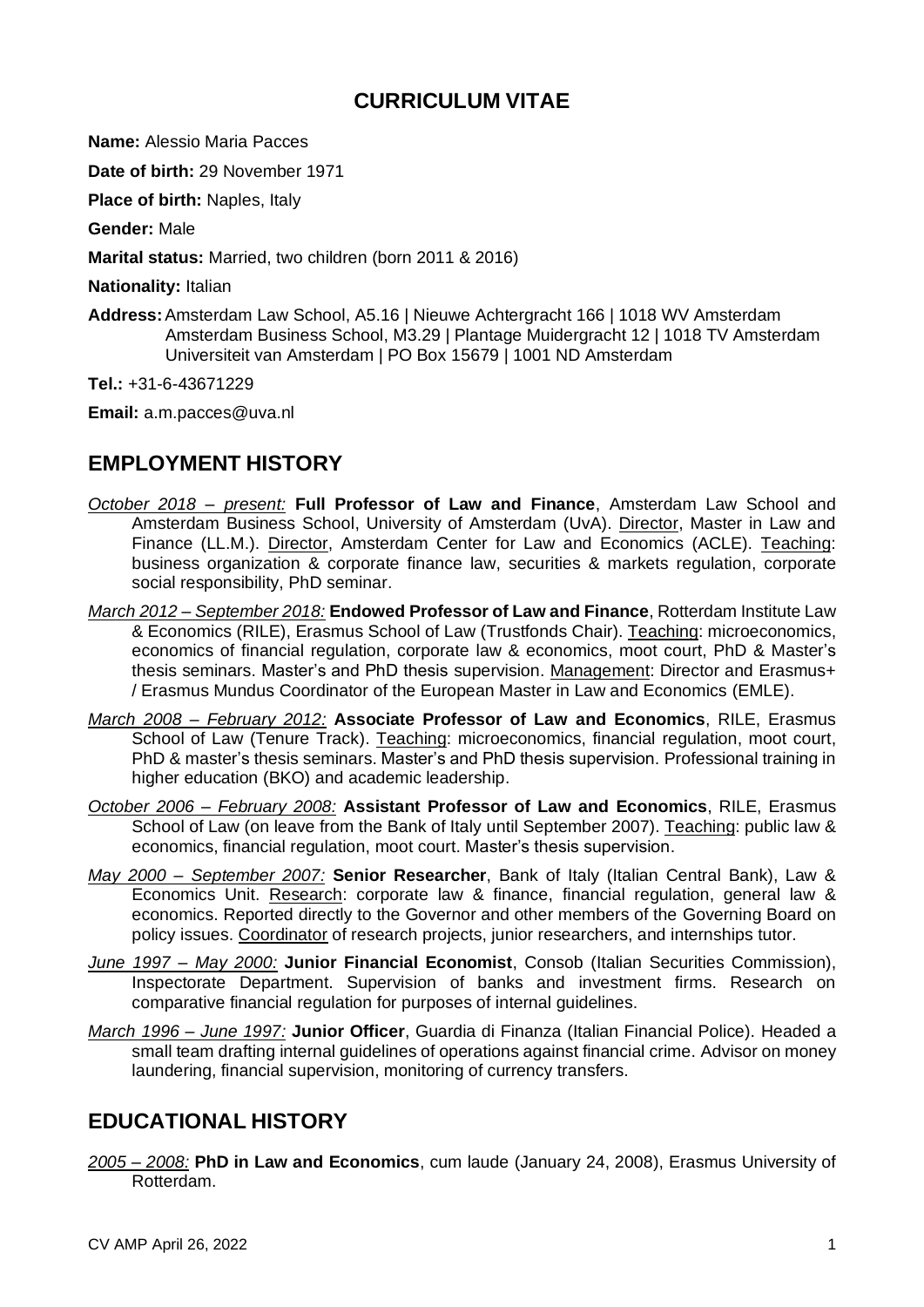Dissertation: *Featuring Control Power: Corporate Law and Economics Revisited*.

Supervisor: Roger Van den Bergh (Erasmus School of Law).

PhD jury: Maarten Kroeze, Joseph McCahery, Abe de Jong, George Hendrikse, Vino Timmerman, Oscar Couwenberg. 2 external referees (for the cum laude honour).

*1994 – 1995:* **European Master in Law and Economics (EMLE)**, with distinction (October 14, 1995). Erasmus Programme in Law & Economics, University of Hamburg (School of Law) and University of Manchester (School of Law).

Thesis advisor (contract law & economics): Anthony Ogus, Manchester School of Law.

*1989 – 1994:* **Degree in Economics and Business** ("Laurea in Economia e Commercio"), cum laude (March 17, 1994). Four-year undergraduate programme in Economics and Business, LUISS-Guido Carli University of Rome, major in economic analysis of law.

Thesis advisor (tort law & economics): Roberto Pardolesi, LUISS School of Economics.

### **OTHER POSITIONS**

*January 2021 – present:* Member of **Steering Committee,** Droit & Croissance, Paris, France.

- *May 2019 – present:* Member of the **Scientific Advisory Board,** NED (Non-Executive Directors) Community, Milan, Italy.
- *October 2018 – present:* Member of the **Academic Committee** for the award of scholarships "Donato Menichella" for advanced studies in law, economics, and finance – Bank of Italy.

*May 2017 – present:* **Advisory Editor**, journal "Corporate Board: Role, Duties and Composition*.*"

- *April 2009 – present:* **Research Member** of the European Corporate Governance Institute (ECGI).
- *September 2017 – December 2018:* **Adjunct Professor Law & Finance,** LUISS University of Rome.
- *May 2018:* **Visiting Professor**, Haifa University, Faculty of Law, Haifa, Israel. Teaching: law and economics colloquium (with Alan Miller).
- *November 2015:* Short-term **Visiting Professor**, Columbia Law School, New York City, USA. Teaching: comparative capitalism seminar (with Ronald Gilson).
- *October 2014 – September 2018:* **Director** of the European Master in Law and Economics (EMLE), a one-year Master's offered by a consortium of 10 European and non-European universities.
- *May 2014 – October 2017:* Member of the **Advisory Committee** for the **Internationalization of Education** (ACIE), Erasmus University Rotterdam.
- *March 2014 – September 2018:* **Research Fellow** of the European Research Centre for Economic and Financial Governance (EURO-CEFG), a joint venture of Rotterdam, Leiden & Delft univ.
- *May 2011:* Short-term **Visiting Scholar,** Research Institute of Industrial Economics (IFN), Stockholm
- *June 2009 – September 2018:* **Erasmus Mundus Coordinator** of the European Master in Law and Economics (EMLE), EU-sponsored programme (Erasmus Mundus/Erasmus+).
- *March 2008 – September 2018:* Continuous **Guest Lecturer** at i.a. LUISS University of Rome, University of Luxemburg, Katholike Universiteit Leuven. Topics included: corporate law & economics, methodology of law & economics, economics of financial regulation.
- *July 2008*: **Visiting Professor** at the Indira Gandhi Institute of Development Research (IGIDR), Mumbai, India. Grant: EU Asia-Link. Teaching: corporate law and corporate governance.
- *March – April 2008*: **Visiting Professor** at the National Taras Shevchenko University of Kiev, Ukraine. Grant: EU External Cooperation Window. Teaching: introduction to law & economics.

*April – December 2005:* **Visiting PhD candidate** at the RILE, Erasmus School of Law, Rotterdam.

*January – June 2003:* **Visiting Scholar**, University of California, Boalt Hall School of Law, Berkeley, USA. Research on corporate governance in the Law, Economics, & Business Program.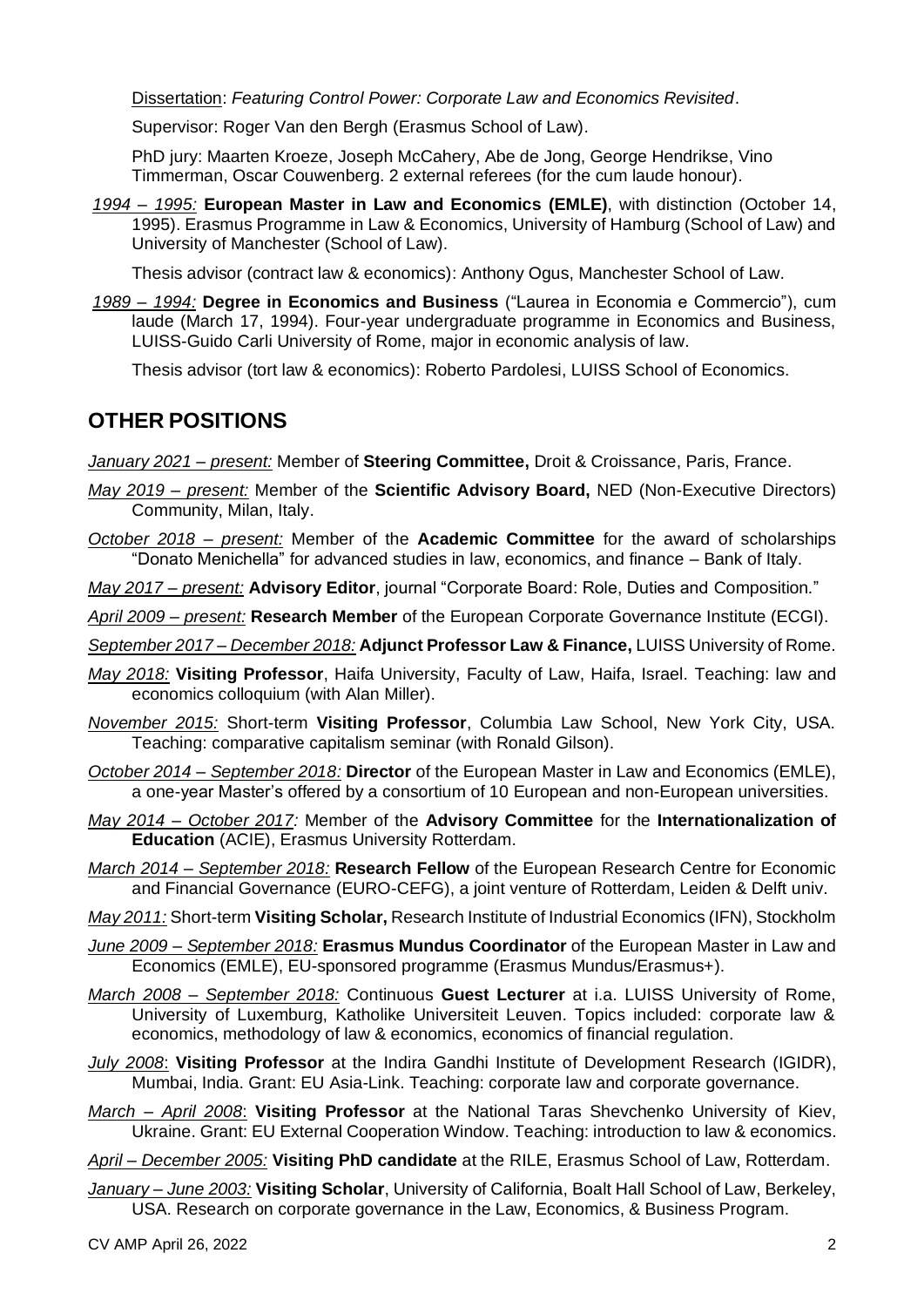*November 2001 – December 2002:* **Advisor** to the Attorney General of the Bank of Italy, Government Committee for Italian Company Law Reform.

*May 2000 – September 2006:* **Research Affiliate** at L&E Lab, LUISS University Rome.

*January 2000 – September 2006*: **Research Affiliate** at RILE, Erasmus School of Law, Rotterdam.

*October 1994 – March 1995:* **Research Assistant** of Roger Van den Bergh, at Hamburg University.

*July 1994 – present:* Italian qualification as **Chartered Accountant** (Inactive since 1996).

## **GRANTS, RECOGNITIONS, AWARDS**

- Amsterdam University Fund (€60.000) "The Societal Role of Corporations" (2021-2023).
- Amsterdam University Fund (€47.500) "Historic Analysis on the Role of Corporations in Society" (2021-2023).
- UvA RPA Human(e) AI seed funding (€27.000) "Collective Decisions in Law and Economics: A Computational Perspective" (2020-2021) (with D. Grossi and G. Dari-Mattiacci).
- Shortlisted for the chair of Commercial Law at LUISS University in Rome in 2019 (withdrawn).
- EU Erasmus+ grant (€1.778.500) for the EMLE management and scholarships (2018-22).
- Erasmus University Support Programme National and International Projects (SNIP) grant (€10.000) for writing the next Erasmus+ application for the EMLE (2017).
- Research contract with EC DG-Grow  $(F15.000)$  for "Data collection and analysis of the performance of cross-border retail operations in the single market" (2016).
- Research contract with EC DG-Grow ( $€15.000$ ) for "Data quality check on parcel list prices in the single market" (2015).
- EU Erasmus+ grant (€750.000) for the EMLE management and scholarships (2015-18).
- Best paper award for "Liquidity, Uncertainty, and Financial Crisis: Policy Implications" ( $8<sup>th</sup>$  EIASM annual workshop in corporate governance, Brussels, May 2011).
- 2-year research fellowship in comparative law, LUISS University of Rome (1996) (withdrawn).
- 4-month research fellowship for the analysis of credit risk, I.M.I. Bank, Rome (1996) (withdrawn).
- Two honours from the General Commander of the Italian Financial Police (1995; 1996).
- First prize for the best thesis of the EMLE 1994-1995.

# **OTHER ACADEMIC ACTIVITIES**

- **Reviewer** for (journals in italics): *Sustainability; Review of Law & Economics*; *International Review of Law & Economics*; *European Company and Financial Law Review*; *Journal of Corporate Law Studies*; *European Journal Law & Economics*; *European Journal of Risk Regulation*; *Journal of World Intellectual Property*; Routledge; Edward Elgar Publishing; Palgrave Macmillan Economics Series; Hart Publishing; Virtus Interpress; Formerly: *European Management Review*; *International Journal of Society Systems Science*; *Dovenschmidt Quarterly*; *Journal of Business Ethics*; *Mercato, Concorrenza, Regole*; Conference Empirical Legal Studies in Europe (CELSE); European Association of Law and Economics (EALE); European Academy of Management (EIASM); N.W.O. (The Dutch Organization for Scientific Research), F.W.O. (The Flemish Organization for Scientific Research), F.N.R. (Fonds National de la Recherche Luxembourg), Israel Science Foundation (ISF).
- **Member** of the European Association of Law and Economics (EALE) and of the Italian Society of Law and Economics (ISLE-SIDE). Former member of the American Association of Law and Economics (ALEA), the German Law and Economics Association (GLEA) and the European Academy of Management (EIASM).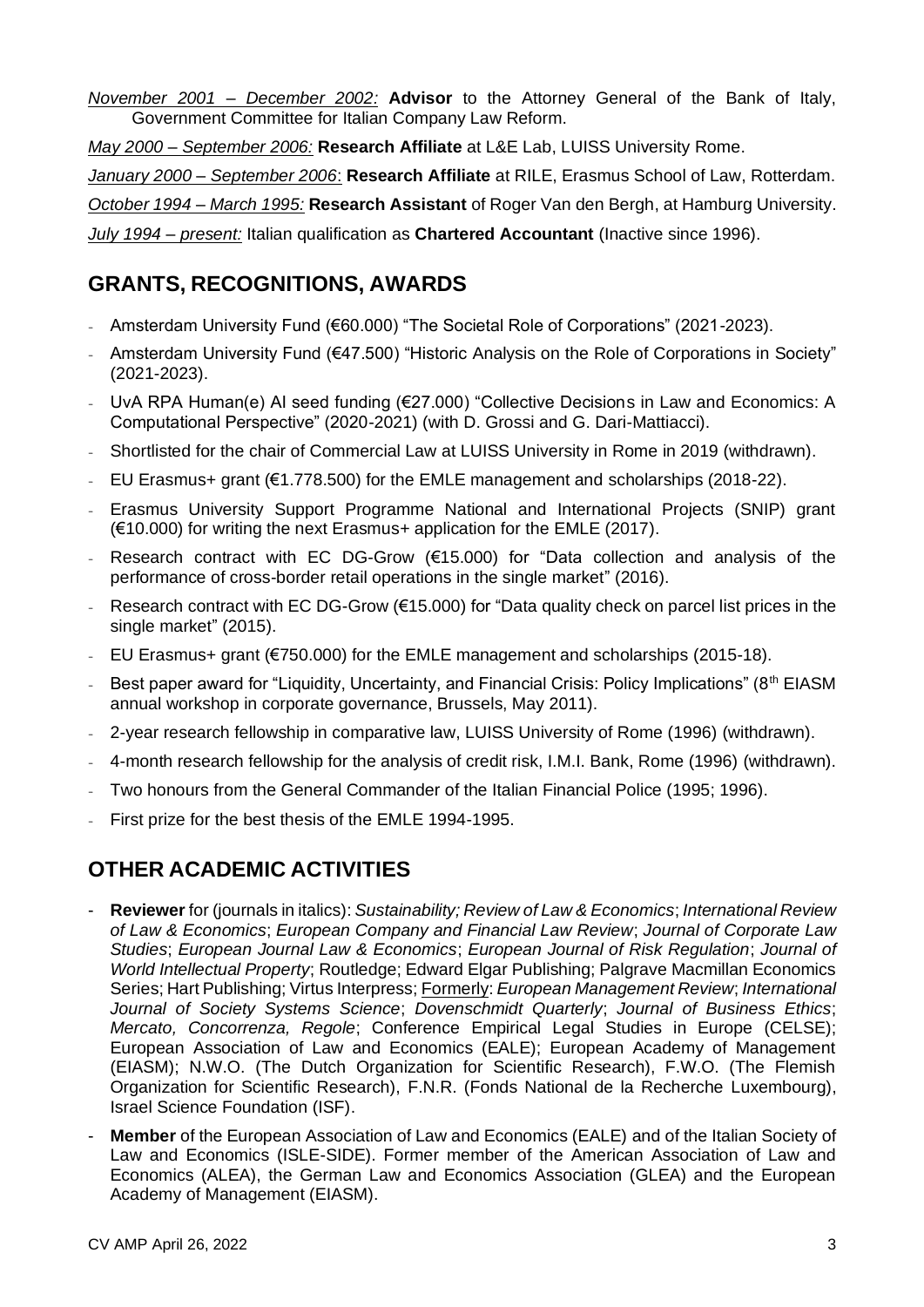- **Organizer** of international workshops/conferences e.g.:
	- o Conference on "Investor Sustainability Engagement" (with Suren Gomtsyan and Anne Lafarre), University of Amsterdam, ACLE & ECGI – June 23-24, 2022.
	- o Conference on "The European Banking Union and The Promise of Financial Stability" (with M. Haentjens), Leiden Law School – April 21, 2015.
	- o Annual workshops of the European Master in Law and Economics (Mid-Term Meeting February 2011 and 2015), Rotterdam, Erasmus School of Law.
	- o Conference on "Changing Perspectives on Corporate Law and Economics" in honour of Guido Calabresi (doctor h.c.), Rotterdam, Erasmus School of Law – November 6, 2008.

### - **PhD students – completed:**

- 1. Dr. Deniz Akun (Turkey) (with G. Chiesa, University of Bologna). "Banking Regulation in Turkey and Russia: An Economic Analysis." Defended at Erasmus University on 24 June 2013. (Employment: Researcher at the Economic Research Dept of Garanti Bank, Turkey).
- 2. Dr. Hossein Nabilou (Iran) (with J. Klick, University of Pennsylvania). "The Law and Economics of Hedge Funds Regulation." Defended at Erasmus University on 24 June 2014. (Employment: UNIDROIT-Bank of Italy Chair, Rome; Assistant Professor at the University of Amsterdam, ACLE).
- 3. Dr. Vijit Chahar (India). "The Influence of Direct Democracy on Agency Costs: Lessons from Corporate Governance." Defended at Erasmus University on 10 October 2014. (Employment: Advocate at Supreme Court of India, New Delhi, India).
- 4. Dr. Jaroslaw Kantorowicz (Poland) (with S. Voigt, University of Hamburg). "Fiscal Constitutions: An Empirical Approach." Defended at Erasmus University on 4 June 2015. (Employment: Assistant Professor, Leiden University).
- 5. Dr. Alessandro Romano (Italy) (with L. Visscher, Erasmus University, and R. Pardolesi, LUISS-G. Carli University in Rome). "Quantum Tort Law: The Law of Torts in a Probabilistic World." Defended at Erasmus University on 7 December 2015. (Employment: Assistant Professor, Bocconi University, Italy).
- 6. Dr. Diogo Gerhard (Brazil) (with G. Zanella, Bologna University). "Essays on Unemployment Insurance." Defended at Erasmus University on 8 December 2015. (Employment: Research fellow, Bocconi University, Italy).
- 7. Dr. Ahmed Arif (Pakistan) (with S. Pastorello, Bologna University). "Deciphering Securitisation and Covered Bonds: Economic analysis and regulations." Defended at Erasmus University on 11 December 2017. (Employment: Assistant Professor, FAST School of Management, Lahore).
- 8. Dr. Ifrah Jameel (Pakistan) (with N. Philipsen, University of Maastricht). "The Impact of Capital Regulation on Bank Involvment in Securitized Banking." Defended at Erasmus University on 31 January 2019. (Employment: Advisor Regulations and Policies, ABN-AMRO bank, Amsterdam).
- 9. Dr. Edoardo Martino (Italy) (with G. Ringe, University of Hamburg). "Bank Governance and the Bail-in in the EU: A Law & Finance analysis on the role of bail-inable creditors". Defended at Erasmus University on 10 September 2020. (Employment: Assistant Professor at the University of Amsterdam, ACLE).
- 10. Dr. Renny Reyes (Dominican Republic) (with A. Renda, European University Institute, Florence). "Better Regulation in Latin American Countries: A tool for accountability?". Defended at Erasmus University on 2 October 2020. (Employment: Regulatory Policy Consultant, OECD, Paris).
- 11. Dr. Elena Ghibellini (Italy) (with M. Lamandini, Bologna University). "Bank Crisis Management and State Aid in the EU". Defended at Erasmus University on 1 April 2021. (Employment: Financial Industry Risk & Regulatory Consultant, Deloitte, Copenhagen).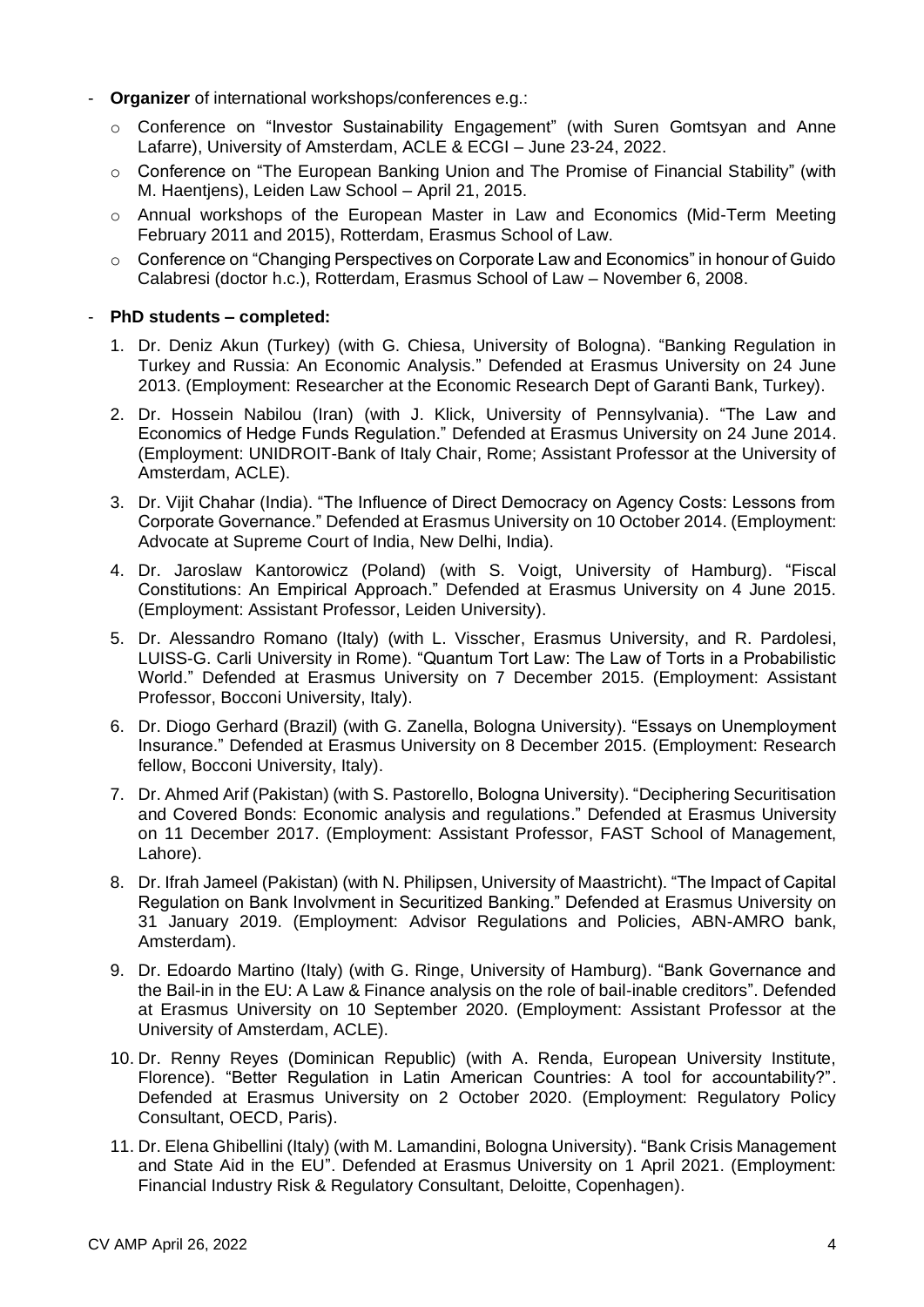12. Ross Spence (United Kingdom) (with M. Haentjens, Leiden University). "Collateral Transactions and Shadow Banking". Defended at Leiden on 13 October 2021 (Employment: Financial supervision, Autoriteit Financiële Markten, Amsterdam)

### - **PhD students – ongoing:**

Fatjon Kaja (Albania), with Arnoud Boot (UvA). The Societal Role of Corporations.

**PhD juries** (at Erasmus University Rotterdam unless otherwise indicated; UvA = University of Amsterdam): S. Keske, R. Castro, A. Renda, F. Fagan, S. Oded, K. van Duin, A. Kersten, H. Jabotinsky, K. Hunt, J. Li (Tilburg University), K. De Buysere (Tilburg University), M. Gaber (Maastricht University), S.R. Mittlaender Leme de Souza, K. Ilmonen (University of Helsinki), Anne Lafarre (Tilburg University), Randolf Lambalgen, Arien van 't Hof, Emmanuel Lokin, Or Brook (UvA law), Pascal Golec (UvA economics), I. Skultétyová (Tilburg University), Titiaan Keijzer.

### **LANGUAGE SKILLS**

- **Italian:** mother tongue.
- **English**: near native level (professional oral and written communication; teaching; research).
- **French and Dutch: intermediate level.**

# **TALKS**

*Keynotes*

- Keynote Speaker on "The Law and the Balance between Discretion and Accountability in Corporate Governance", conference "In Search for Advanced Practices in Corporate Governance," Università Roma Tre – February 28, 2019.
- Keynote Speaker on "Framing Shareholder Activism in Concentrated Ownership Structures", Corporate Governance Forum, Stockholm – March 22, 2017.
- Keynote Speaker on "The Role of Law for Entrepreneurship in Corporate Governance", SNS Corporate Governance Roundtable, Stockholm – September 30, 2015.
- Keynote Speaker on "The Law and Economics of Control Powers", 19th Congress of the Romanian Accountancy Profession (CECCAR & ECGI), Sinaia (RO) – September 7, 2012.

### *Invited*

- Speaker on "The Economic Case for a Supply Chain Liability", ECGI Conference on Corporate Sustainability Due Diligence (online) – March 28-29, 2022.
- Panel discussion on "La nuova disciplina delle operazioni con parti correlate", NedCommunity & Bocconi University (online) – June 15, 2021.
- Panel discussion (moderator) on "AI and the firm", Ramat Gan College of Law & Business & Monash University (online) – April 1, 2021.
- Panel discussion on "Corporate governance e le strategie della Commissione Europea in materia di finanza sostenibile", Consob (online) – October 19, 2020.
- Panel discussion on "Public health: Diversity and (non-)coordination", Virtual Visions of Europe, Amsterdam Centre for European Studies (ACES, online) – April 29, 2020.
- Speaker on "Sustainable Corporate Governance", EBI Global Annual Conference on Banking Regulation, Goethe University Frankfurt – February 20-21, 2020.
- Panel discussion on "Shareholder Collaboration", Panel discussion, conference "Corporate Governance and Shareholder Empowerment", Droit & Croissance, Paris – October 18, 2019.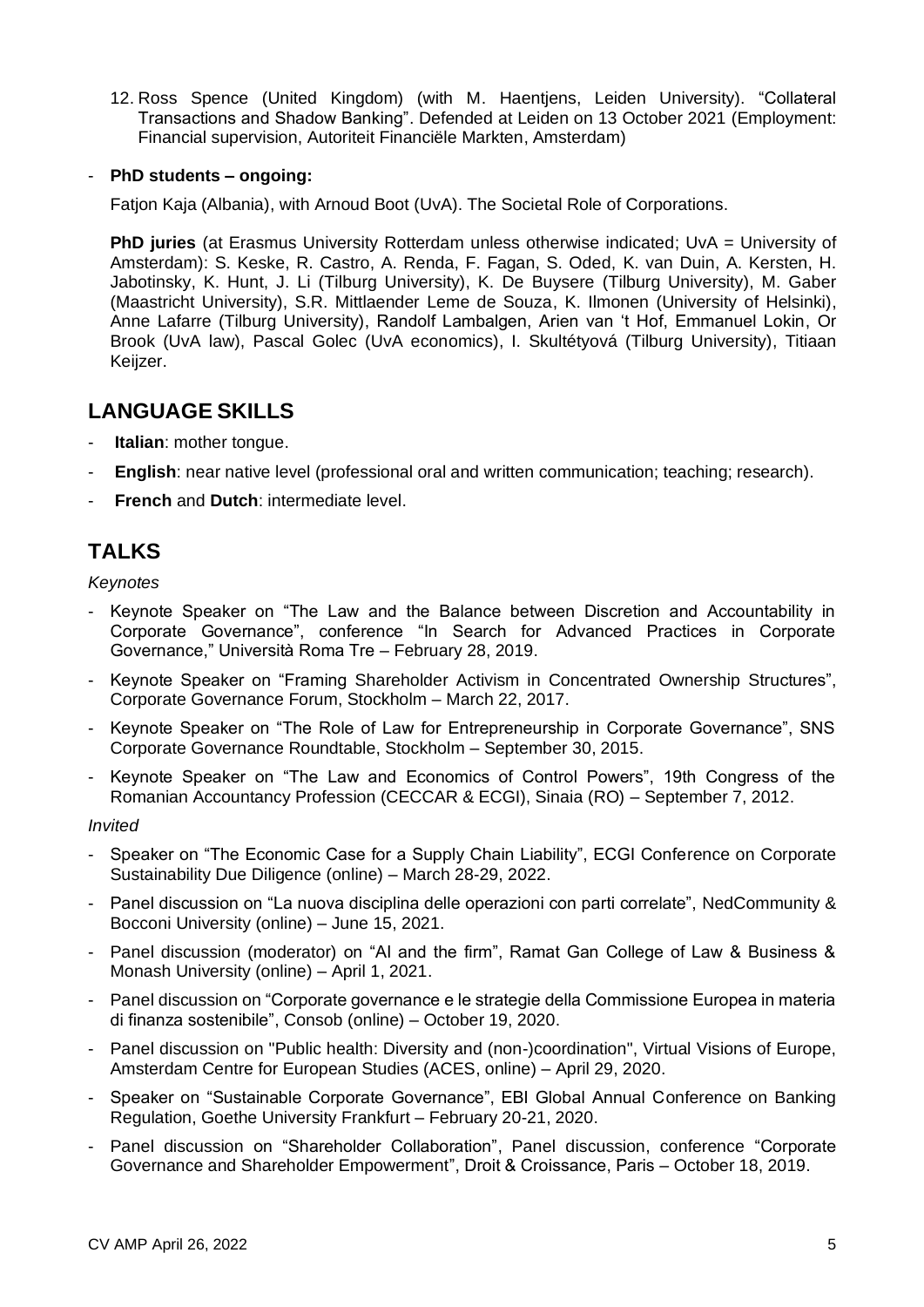- Commentator of Guido Ferrarini & Paolo Giudici on "Definition of 'securities'; applicability of Prospectus Regulation in alternative finance structures", International Working Group Prospectus Regulation and Liability, Allen & Overy Amsterdam – January 24, 2019.
- Panel discussion (moderator) on "Law and Economics of FinTech", XIV Annual Conference of the SIDE/ISLE, Lecce – December 15, 2018.
- Speaker on "The Law and Economics of Related-Party Transactions," Seminar series "Incontri a Mezzogiorno, Università di Napoli Parthenope – October 22, 2018.
- Speaker on "Procedural and Substantive Review of Related-Party Transactions," LUISS Graduate School, Department of Business & Management, Rome – September 19, 2018.
- Speaker on "Loyalty Shares in the Netherlands," ECGI Roundtable on Loyalty shares, Brussels June 18, 2018.
- Commentator of K. Hopt, P. Davies, and S. Schwarcz on the "Corporate Governance of Financial Institutions", International Working Group Corporate Governance Financial Institutions, De Brauw Amsterdam – January 25, 2018.
- Speaker on "The Law & Economics of Shadow Banking", LUISS Graduate School, Department of Business & Management, Rome – November 10, 2017.
- Panel discussion (moderator) on "EU at crossroads: How to respond to Misalignments in Bank Regulation and achieve a consistent financial Framework?", Financial Risk & Stability Network, ESMT Berlin – October 18, 2017.
- Speaker on "The Role of Hedge Funds in Corporate Governance", LUISS Graduate School, Department of Business & Management, Rome – September 22, 2017.
- Panel discussion "Bescherming: Nederland op slot?" Loyens & Loeff, Amsterdam June 7, 2017.
- Speaker at the conference "Eurobonds Beyond Crisis Management", Bucerius Law School, Hamburg – January 8, 2016.
- Commentator of Rainer Haselmann, Conference "Finance between Liquidity and Insolvency", Goethe University of Frankfurt, S.A.F.E. House of Finance – December 12, 2015.
- Speaker on "Hedge Fund Activism as Conflict of Entrepreneurship", Comparative Corporate Governance Colloquium, Pennsylvania Law School, Philadelphia – November 23, 2015.
- Speaker on "Entrepreneurship in Corporate Governance: The Role of the Law", Comparative Corporate Governance Distinguished Lecture Series, Fordham Law School, New York City – November 16, 2015.
- Speaker on "Hedge Fund Activism as Conflict of Entrepreneurship", Blue Sky Seminar Series at Columbia Law School, New York City – November 16, 2015.
- Panel discussion on "Economic Consequences of the European Banking Union", XXXII EALE Conference, Vienna – September 18, 2015.
- Speaker at the  $2^{nd}$  annual LSE-Oxford Conference in Law and Finance, London May 22, 2015.
- Speaker at the ECMI Conference "A Corporate Governance Model for Europe: Is Diversity Sustainable?", Brussels, CEPS – February 17, 2015.
- Speaker on "The Law and Economics of Related Party Transactions", 2014 OECD-Russia Corporate Governance Roundtable, Moscow – November 19, 2014.
- Panel discussion (moderator) on "Liquidity Regulation under Uncertainty", Panel discussion, 2014 ECMI Annual Conference at the National Bank of Belgium, Brussels – October 29, 2014.
- Panel discussion on "Regulatory Dualism", European Summer Symposium on Economic Theory (ESSET 2014), Study Center Gerzensee – July 2, 2014.
- Panel discussion on "Less banking? What financial system for an ageing Europe?", CEPS conference "Does Europe Matter?", Brussels – April 4, 2014.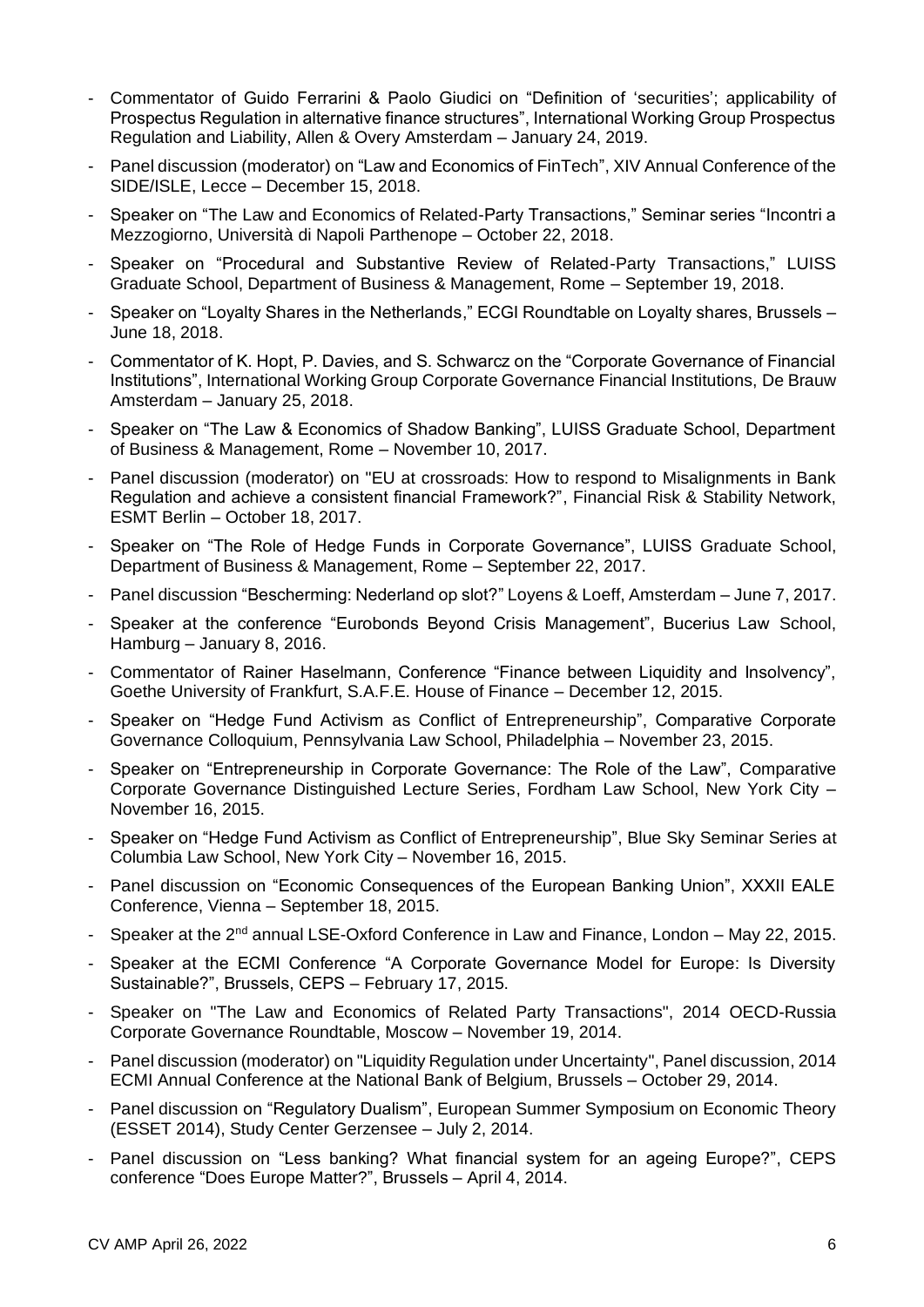- Speaker on "The European Banking Union: Economic, Legal and Political Challenges." Centre for Banking and Finance Law, National University of Singapore (NUS) – March 30, 2014.
- Speaker on "The Law and Economics of Takeovers." University of Indonesia at Jakarta and University Gadjah Mada at Yogyakarta (Indonesia) – March 27-28, 2014.
- Panel discussion on "Investire in tempi di crisi", Italian Embassy in the Netherlands, Den Haag -February 5, 2014.
- Inaugural Lecture on "The Future in Law and Finance" at Erasmus School of Law, Erasmus University Rotterdam – April 26, 2013.
- Speaker at the ECGI Roundtable with the European Commission on the Action Plan on Company Law and Corporate Governance, Brussels – January 23, 2013.
- Speaker on "The Law and Economics of Takeovers", 2012 OECD-Russia Corporate Governance Roundtable, Moscow – October 26, 2012.
- Speaker on "Financial Crisis: Law and Economics", Distinguished Lecture Series, University of Vienna Law School – June 1, 2012.
- Speaker on "Liquidity, Uncertainty and Financial Crisis", Center for Economic Studies, Katholike Universiteit Leuven – February 23, 2012.
- Speaker on "Corporate Control and Incentives in a Dynamic Perspective", OECD and CMB of Turkey, Istanbul – February 1, 2012.
- Commentator of H-B Schaefer, "The Sovereign Debt Crisis in Europe, Save Banks not States", Keynote speech at the VII Annual Conference of the SIDE/ISLE, Turin – December 16, 2011.
- Speaker on "EU regulatory framework for credit rating agencies: a preliminary assessment", European Central Bank, Frankfurt – October 21, 2011.
- Speaker at the ECGI Roundtable with the European Commission and the European Parliament on the green papers on corporate governance, Brussels – September 8, 2011.
- Speaker on "Liquidity and Financial Crisis: Policy Implications", Research Institute of Industrial Economics (IFN), Stockholm – May 18, 2011.
- Speaker on "The Economic Rationale of Controlling Shareholders: Implications for Corporate Law," Confederation of Swedish Enterprises, Stockholm – May 19, 2011.
- Speaker on "Financial Crisis: Causes, Consequences, Reform", Goethe University of Frankfurt, Institute for Monetary and Financial Stability – November 2, 2010.
- Commentator of K. Pistor, "The Governance and Regulation of Financial Institutions: Lessons from the Crisis" at the EU Presidency Conference in Madrid (CEPR/ECGI) – June 16, 2010.
- Speaker on "The Law and Economics of the Financial Crisis", Hamburg Lectures in Law and Economics, University of Hamburg, Institute of Law and Economics – November 12, 2009.
- Speaker on "The European Master in Law and Economics (EMLE): Twenty Years of Experience", Erasmus Mundus Workshop on programme management and integration, European Commission/EACEA – October 22, 2009.

# **PAPER PRESENTATIONS (SELECTED)**

- "Will the EU Taxonomy Regulation Foster Sustainable Corporate Governance?" XVII Annual Conference of the SIDE/ISLE (Trento, December 2021).
- "Sustainable Corporate governance: The Role of the Law", Luxembourg Sustainable Finance Seminar Series (online, 22 April 2021); FGV Direito São Paulo (online, 23 April 2021).
- "From diversity to coordination: A European approach to Covid-19" (with Maria Weimer), ACLE & ACELG Online Seminar – 22 April 2020.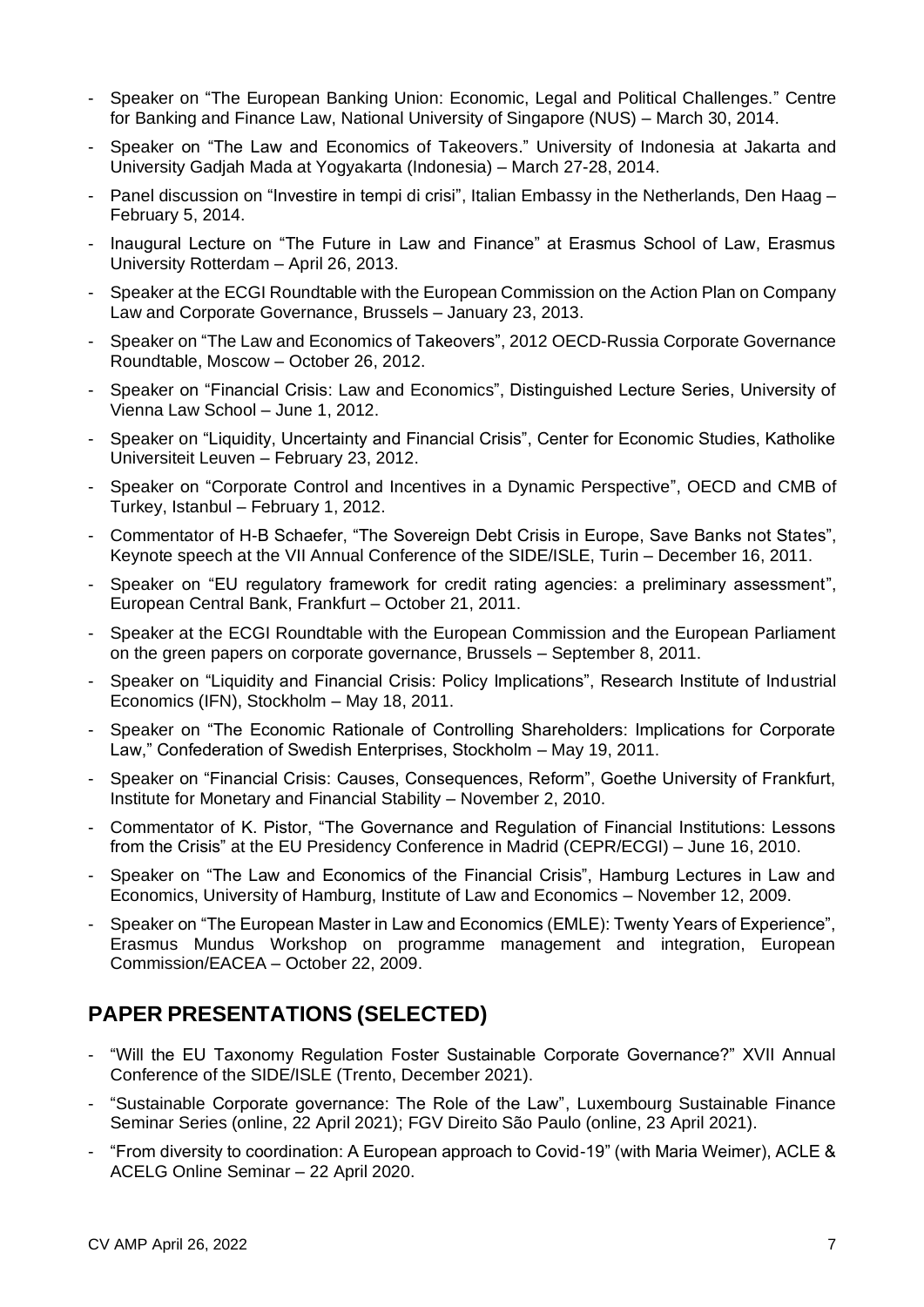- "The Neglected Role of Accountability and Justification under Uncertainty in Corporate Governance", XIV Annual Conference of the SIDE/ISLE (Lecce, December 2018); XXXVI Conference European Association Law & Economics (Tel Aviv, September 2019).
- "Procedural and Substantive Review of Internal Decision Making on Related-Party Transactions." Author's workshop (Oxford, May 2017); Conference "The Law & Finance of Related Party Transactions" (Frankfurt, October 2017); Amsterdam Center for Law and Economics (ACLE, Amsterdam, April 2018); XXXV Conference European Association Law & Economics (Milan, September 2018).
- "Hedge Fund Activism and the Revision of the Shareholder Rights Directive." International Working Group on the Capital Market Union (Amsterdam, January 2017); XXXIV Conference European Association Law & Economics (London, September 2017).
- "The Law and Economics of Shadow Banking" (with H. Nabilou). XII Annual Conference of the Italian Society of Law & Economics (Turin, December 2016). Conference "Governing Shadow Banking" (UCL, London, March 2017); 27<sup>th</sup> Annual Conference American Law & Economics Association (Yale, New Haven, May 2017); XXXIV Conference European Association Law & Economics (London, September 2017).
- "Exit, Voice, and Loyalty from the Perspective of Shareholder Activism in Corporate Governance." XI Annual Conference of the Italian Society of Law & Economics (Naples, December 2015); European Forum on Securities Regulation, Bucerius Law School (Hamburg, September 2015); Comparative Corporate Governance Seminar, Pennsylvania Law School (Philadelphia, November 2015); Blue Sky Workshop at Columbia Law School (New York City, November 2015).
- "A Strict Liability Regime for Credit Rating Agencies" (with A. Romano). XI Annual Meeting of the German Law & Economics Association (Bozen, September 2013); 2014 European Summer Symposium on Economic Theory (Gerzensee, July 2014); MaCCI Law and Economics Conference on Financial Regulation and Competition (Mannheim, November 2014).
- "Uncertainty and Justifications in Corporate and Financial Law: A Behavioral Law and Economics Approach" (with C. Hill). Conference "A Behavioural Approach to Corporate and Financial Law", University of Leeds (June 2014).
- "Smart Regulation and EU Financial Law: A Law and Economics Perspective." Workshop on "Smart Regulation of European Private Law", University of Maastricht (January 2013); XXX Annual Conference of the European Association of Law & Economics (Warsaw, September 2013).
- "Corporate Governance of Banks: Is More Board Independence the Solution?" (with E. Dorenbos). XXX Annual Conference of the European Association of Law & Economics (Warsaw, September 2013).
- "The Case for a Neutral Takeover Law" (with L. Enriques and R.J. Gilson). Conference on "Fiduciary Duties in Corporate Law" in honour of Delaware Chancellor Leo E. Strine (Tilburg, November 2011); XXIX Annual Conference of the European Association of Law & Economics (Stockholm, September 2012).
- "Liquidity, Uncertainty, and Financial Crisis" (various versions). 8<sup>th</sup> EIASM Workshop on Corporate Governance (Brussels, May 2011); XXVIII Annual Conference of the European Association of Law and Economics (Hamburg, September 2011); VII Annual Conference of the Italian Society of Law & Economics (Turin, December 2011); Fordham-Journal Banking & Finance Conference on Liquidity Risk Management (New York City, June 2012).
- "Causes and Consequences of the Financial Crisis in the Perspective of Uncertainty." Conference on Corporate Governance and the Global Financial Crisis (Wharton School, University of Pennsylvania, September 2010).
- "Uncertainty and the Financial Crisis." XXVI Annual Conference of the European Association of Law & Economics (Rome, September 2009); X Annual Conference of the European Academy of Management (Rome, May 2010).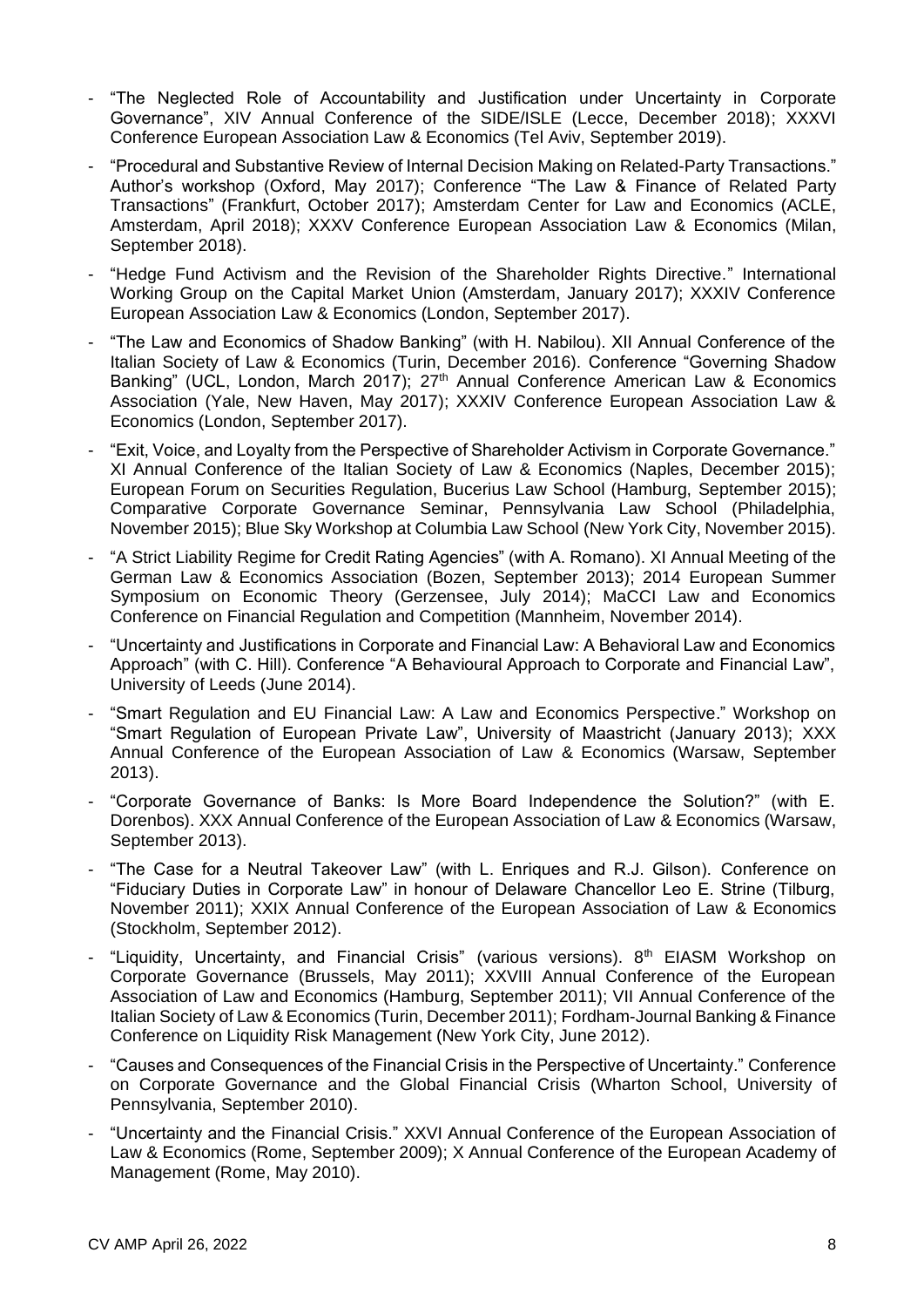- "Controlling the Corporate Controller's Misbehaviour." Centre for Corporate and Commercial Law (3CL) (University of Cambridge, Faculty of Law, November 2008).
- "Rethinking Corporate Law and Economics in a Theory of Private Benefits of Control." III Annual Conference of the Italian Society of Law & Economics (Milan, November 2007); XXV Annual Conference of the European Association of Law & Economics (Haifa, September 2008).

### **PUBLICATIONS**

### **Refereed journals**

- 1. A.M. Pacces (2021), "Will the EU Taxonomy Regulation Foster Sustainable Corporate Governance?" *Sustainability*, 13(21), 12316.
- 2. A.M. Pacces & M. Weimer (2020), "From Diversity to Coordination: A European Approach to COVID-19", *European Journal of Risk Regulation*, 11(2), 283-296.
- 3. C.H. Hill & A.M. Pacces (2018), "The Neglected Role of Accountability and Justification under Uncertainty in Corporate Governance and Finance." *Annals of Corporate Governance*, 3(4), 276-407.
- 4. A.M. Pacces (2017), The Role of the Future in Law and Finance, *Journal des Économistes et des Études Humaines*, Volume 23, Issue 2 (Dec 2017), 1-14.
- 5. A.M. Pacces (2016), "Exit, Voice and Loyalty from the Perspective of Hedge Funds Activism in Corporate Governance." *Erasmus Law Review*, 9(4), 199-216.
- 6. A.M. Pacces & A. Romano (2015), "A Strict Liability Regime for Credit Rating Agencies." *American Business Law Journal*, 52(4), 673–720.
- 7. Pacces, A.M., Romano, A. & Troisi, A. (2014). "Agenzie di rating e responsabilità civile: una soluzione 'contrattuale'." [*Civil liability of credit rating agencies: towards a contractual approach*]. *Mercato Concorrenza Regole,* 2014(3), 561-580.
- 8. E. Dorenbos & A.M. Pacces (2013), "Corporate Governance of Banks: Is More Board Independence the Solution?" *Dovenschmidt Quarterly*, issue 2/2013, 46-61.
- 9. A.M. Pacces (2012), "Regulation of banking and banks governance: when liquidity drives financial behaviour." *European Journal of International Management*, 6(6), 613-629 (revision of best paper award at the 8<sup>th</sup> EIASM annual workshop in corporate governance, Brussels, May 2011).
- 10. A.M. Pacces (2011), "Controlling the Corporate Controller's Misbehaviour." *Journal of Corporate Law Studies*, 11(1), 177–214.
- 11. A.M. Pacces (2010), "Uncertainty and the Financial Crisis." *Journal of Financial Transformation*, 29, 79-93.
- 12. A.M. Pacces (2010), "Consequences of Uncertainty for Regulation: Law and Economics of the Financial Crisis." *European Company and Financial Law Review*, 7(4), 479–511.
- 13. A.M. Pacces (2008), "«The Good, the Bad and the Ugly»: Private Benefits of Control and their Regulatory Implications." *Corporate Ownership & Control*, 5(4), 477-491.
- 14. R. Pardolesi, A.M.P. (alias A.M. Pacces), A. Portolano (2004), "Latte, lacrime (da coccodrillo) e sangue (dei risparmiatori). Note minime sul caso Parmalat" [*Some Legal and Economic Thoughts on Corporate Scandals in The New Millennium: The 'Parmalat Case'*]. *Mercato, Concorrenza, Regole*, 6(1), 193-215.
- 15. A.M. Pacces (2000), "Financial Intermediation in the Securities Markets: Law and Economics of Conduct of Business Regulation." *International Review of Law and Economics*, 20(4), 479- 510.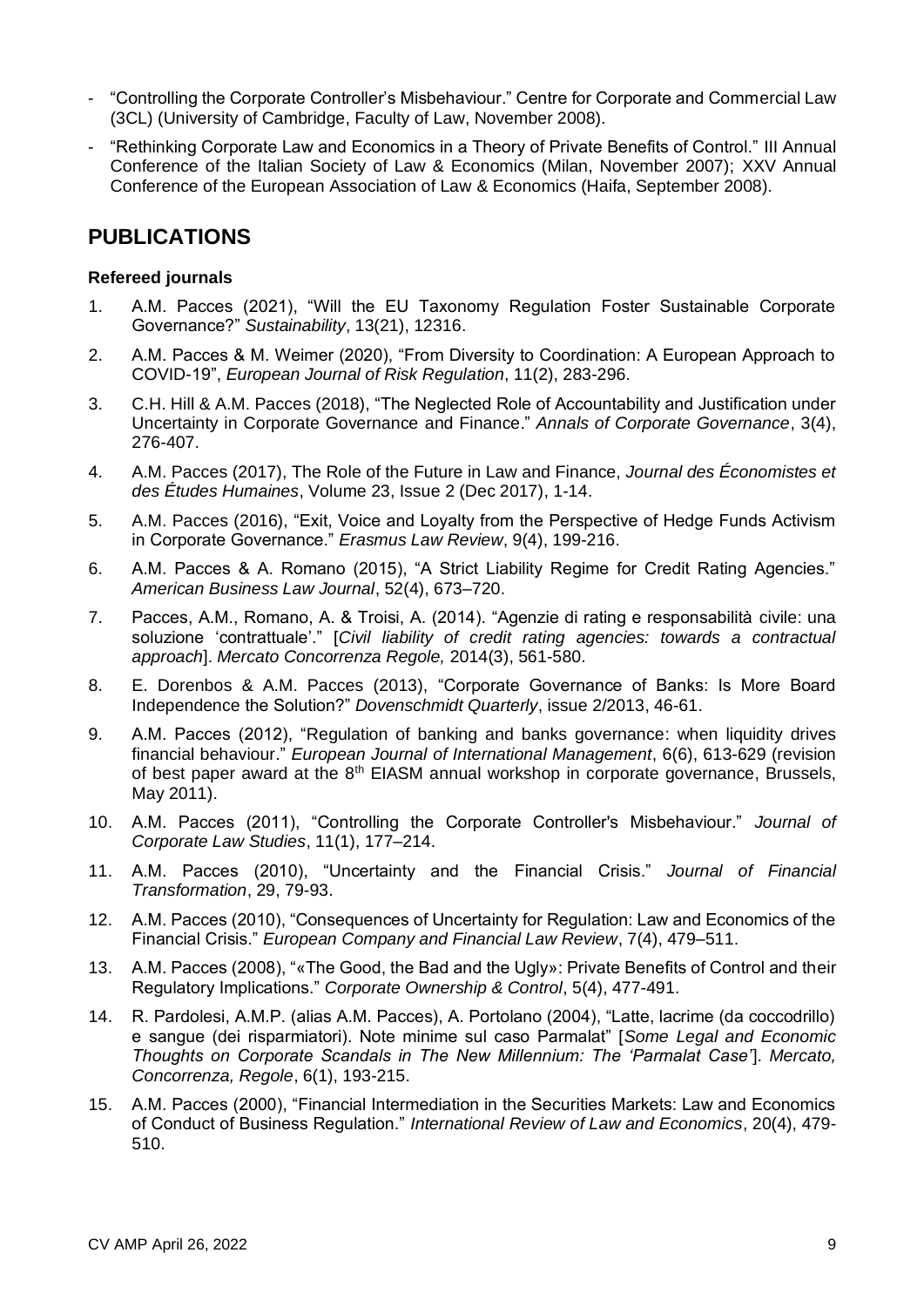### **Law journals**

- 16. E.D. Martino & A.M. Pacces (2020), "Shareholder Right Directive II: the Italian Implementation." *Revue Trimestrielle de Droit Financier*, 2/2020*,* 43-55.
- 17. A.M. Pacces & M. Weimer (2020), "De la division à la coordination: une approche européenne du Covid-19", *La Revue Européenne du Droit*, 1(1), juin 2020.
- 18. A.M. Pacces (2015), "Normative Law and Economics: Asking the Right Questions." *Hamburg Law Review*, 2015(2), 57-78.
- 19. H. Nabilou & A.M. Pacces (2015), "The Hedge Fund Regulation Dilemma: Direct vs. Indirect Regulation." *William & Mary Business Law Review*, 6(1), 183-236.
- 20. L. Enriques, R.J. Gilson, & A.M. Pacces (2014), "The Case for an Unbiased Takeover Law (with an Application to the European Union)." *Harvard Business Law Review*, 4(1), 85-127.
- 21. A.M. Pacces (2013), "Illiquidity and Financial Crisis." *University of Pittsburgh Law Review*, 74(3), 383-432.
- 22. T. Eger and A.M. Pacces (2010), "The European Master in Law and Economics: A Programme with a Focus on the Economics of the Europeanization and Internationalization of the Law." *Revista de Educación y Derecho*, Número 2, Abril – septiembre 2010, 85-106.
- 23. A.M. Pacces (2009), "Why Investor Protection Is Not All That Matters in Corporate Law and Economics." *The Icfai University Journal of Corporate and Securities Law*, VI(2), 8-28.
- 24. A.M. Pacces (2008), "Fondamenti economici della responsabilità (seconda parte)" [*The Economic Foundations of Legal Liability (Part II)*]. *Danno e Responsabilità*, 2008(2), 225-237.
- 25. A.M. Pacces (2008), "Fondamenti economici della responsabilità (prima parte)" [*The Economic Foundations of Legal Liability (Part I)*]. *Danno e Responsabilità*, 2008(1), 101-109.
- 26. A. Pacces (2000), "Alla ricerca delle chances perdute: vizi (e virtù) di una costruzione giurisprudenziale" [*'La perte d'une chance': Pros and Cons of Judge-Made Law in the Economics of Tort Liability*]. *Danno e Responsabilità*, 2000(6), 659-665.
- 27. R. Pardolesi & A. Pacces (1997), "Clausole vessatorie e analisi economica del diritto: note in margine alle ragioni (e alle incongruenze) della nuova disciplina" [Standard *Form Contracts: A Legal and Economic Analysis*]. *Diritto privato*, 1996(II), 377-426.
- 28. B. Bartoloni & A. Pacces (1997), "Il decreto Eurosim e la nuova disciplina dell'intermediazione mobiliare" [*The New Securities Regulation in Italy after The Implementation of The EC Directive 93/11*]. *Rivista della Guardia di Finanza*, 1997(3), 1141-1166.
- 29. A. Pacces (1994), "Competizioni automobilistiche: nuovo terreno fertile per il risarcimento delle chances perdute?" [*The Theory of 'perte d'une chance' in Tort Liability: A Comment to A Court Decision on Motor Racing*]. *Rivista del diritto sportivo*, 1994(2-3), 447-460.

### **Books:**

- 30. A.M. Pacces (2012), RETHINKING CORPORATE GOVERNANCE THE LAW AND ECONOMICS OF CONTROL POWERS, Abingdon (OX): Routledge Research in Corporate Law (470 pp.). Endorsements:
	- Klaus J. Hopt, Max Plank Institute for Comparative & International Private Law, Hamburg:

*"Alessio Pacces has written an important, thought provoking book on corporate governance that invites researchers in law and finance to rethink the relevance and regulation of control powers, in particular in the context of private benefits of control, conflicts of interest, selfdealing and takeovers."*

- Andrei Shleifer, Harvard University, Cambridge (MA):

*"Alessio Pacces' book represents a substantial contribution to the growing field of law and*  finance. It sheds new light on the problems of corporate governance from both economic and *legal perspectives in countries with concentrated corporate ownership."*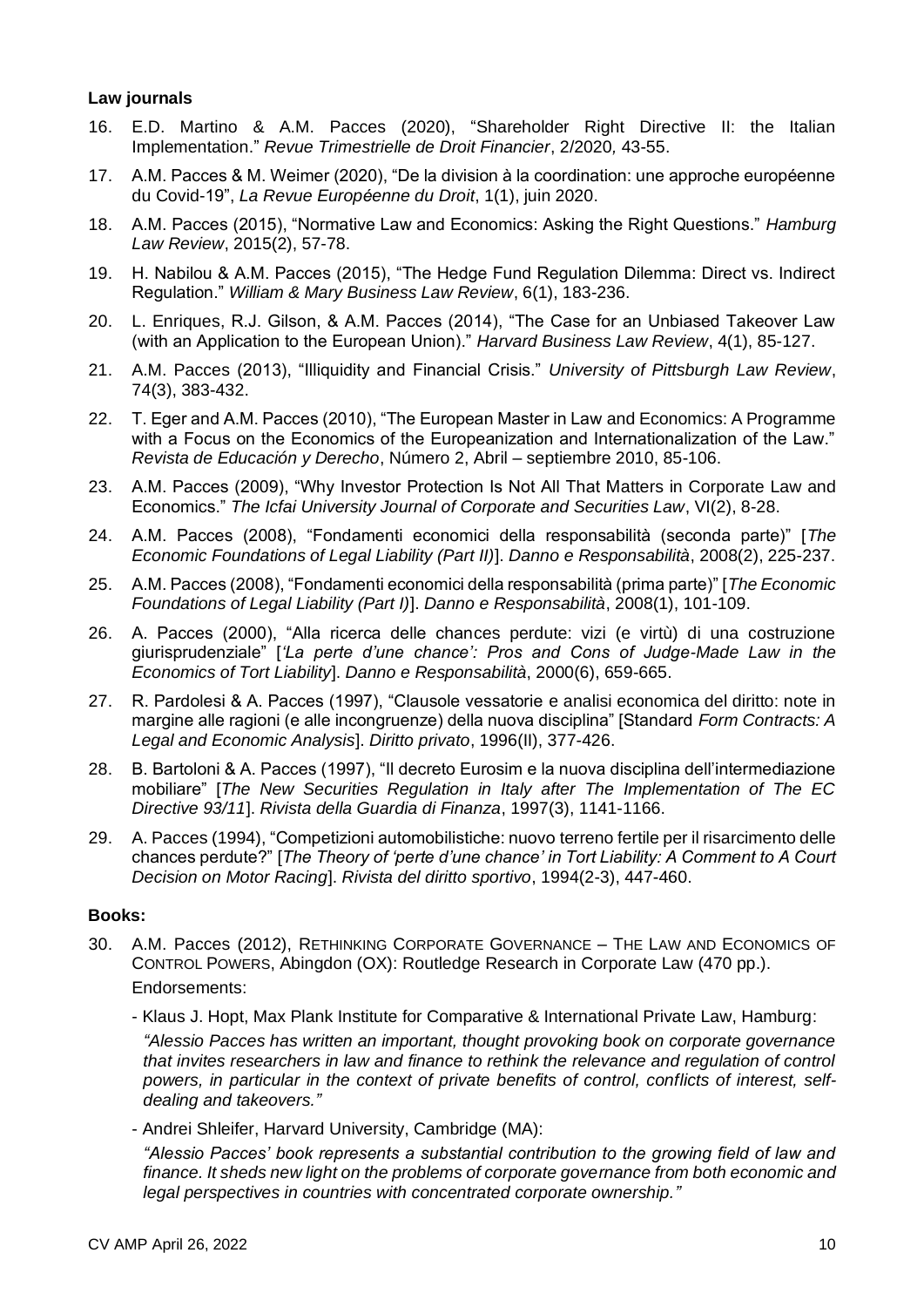31. M. Bianco, M. Bianchi, S. Giacomelli, A.M. Pacces, & S. Trento (2005), PROPRIETÀ E CONTROLLO DELLE IMPRESE IN ITALIA. ALLE RADICI DELLE DIFFICOLTÀ COMPETITIVE DELLA NOSTRA INDUSTRIA [*Corporate Governance as An Interpretation of Italian Firms' Backwardness*], Bologna: Il Mulino (216 pp.).

#### **Edited books:**

- 32. R.J. Van den Bergh & A.M. Pacces, eds. (2012), REGULATION AND ECONOMICS, in "Encyclopedia of Law and Economics," second edition, Cheltenham: Edward Elgar (781 pp.). Endorsement:
	- Richard A. Posner, Judge, US Court of Appeals for the  $7<sup>th</sup>$  circuit and University of Chicago: *"This book of essays on the economics of regulation is comprehensive and authoritative, and is particularly noteworthy for its emphasis on European as well as American regulatory methods. The international perspective is important because of the long history of regulatory*  failures on both continents, the increasing integration of the economies of both continents, *and the resulting need of both regulatory cultures to learn from each other."*
- 33. A.M. Pacces, ed. (2010), THE LAW AND ECONOMICS OF CORPORATE GOVERNANCE: CHANGING PERSPECTIVES, Cheltenham: Edward Elgar (313 pp.).

### Reviewed in *Corporate Governance: An International Review* 19(2), 183–184 (2011).

#### **Book chapters**

- 34. A.M. Pacces (2022), "The Promise of EU Securities Regulation for a Sustainable Corporate Governance." In R.J. Gilson, M. Isaksson, E. Lidman, J. Munck, & E. Sjöman (Eds.), *Festschrift in honour of Rolf Skog*. Norstedts Juridik, 991-1009.
- 35. A.M. Pacces (2021), "Sustainable Corporate Governance: The Role of the Law." In D. Busch, G. Ferrarini & S. Gruenewald (eds.), SUSTAINABLE FINANCE IN EUROPE, Palgrave MacMillan, 151-174.
- 36. F. Kaja, E.D. Martino, A.M. Pacces (2021), "FinTech and The Law & Economics of Disintermediation", In I. Chiu & G. Deipenbrock (eds.), THE ROUTLEDGE HANDBOOK OF FINANCIAL TECHNOLOGY AND LAW, Routledge, 78-95.
- 37. A.M. Pacces (2019), "Procedural and Substantive Review of Related Party Transactions: The Case for Noncontrolling Shareholder-Dependent Directors," in L. Enriques & T. Tröger (eds.), THE LAW AND FINANCE OF RELATED PARTY TRANSACTIONS. Cambridge: Cambridge University Press, 181-217.
- 38. A.M. Pacces (2018), "Analisi economica del diritto: positiva e normativa," In F. Di Ciommo & O. Troiano (eds.), GIURISPRUDENZA E AUTORITÀ INDIPENDENTI NELL'EPOCA DEL DIRITTO LIQUIDO. STUDI IN ONORE DI ROBERTO PARDOLESI, Piacenza: La Tribuna, 35-56.
- 39. A.M. Pacces (2018), "Financial Regulation and the Euro: The Case for Law & Macroeconomics", in M. Faure, W. Schreuders, & L. Visscher (eds.), DON'T TAKE IT SERIOUSLY: ESSAYS IN LAW AND ECONOMICS IN HONOUR OF ROGER VAN DEN BERGH, Cambridge: Intersentia, 253-269.
- 40. H. Nabilou & A.M. Pacces (2018), "The Law and Economics of Shadow Banking," in I.H-Y Chiu & I. MacNeil (eds.), RESEARCH HANDBOOK ON SHADOW BANKING, Cheltenham: Edward Elgar, 7-46.
- 41. A.M. Pacces (2018), "Shareholder Activism in the Capital Markets Union," in E. Avgouleas, D. Busch, & G. Ferrarini (eds.), CAPITAL MARKETS UNION IN EUROPE, Oxford University Press, 507- 525.
- 42. A.M. Pacces (2018) "Shadow Banking," in A. Marciano & G.B. Ramello (eds.), ENCYCLOPEDIA OF LAW AND ECONOMICS, Springer: https://doi.org/10.1007/978-1-4614-7883-6\_717-1.
- 43. A.M. Pacces (2017) "Hedge Fund Activism in Corporate Governance," in A. Marciano & G.B. Ramello (eds.), ENCYCLOPEDIA OF LAW AND ECONOMICS, Springer: https://doi.org/10.1007/978- 1-4614-7883-6\_716-1.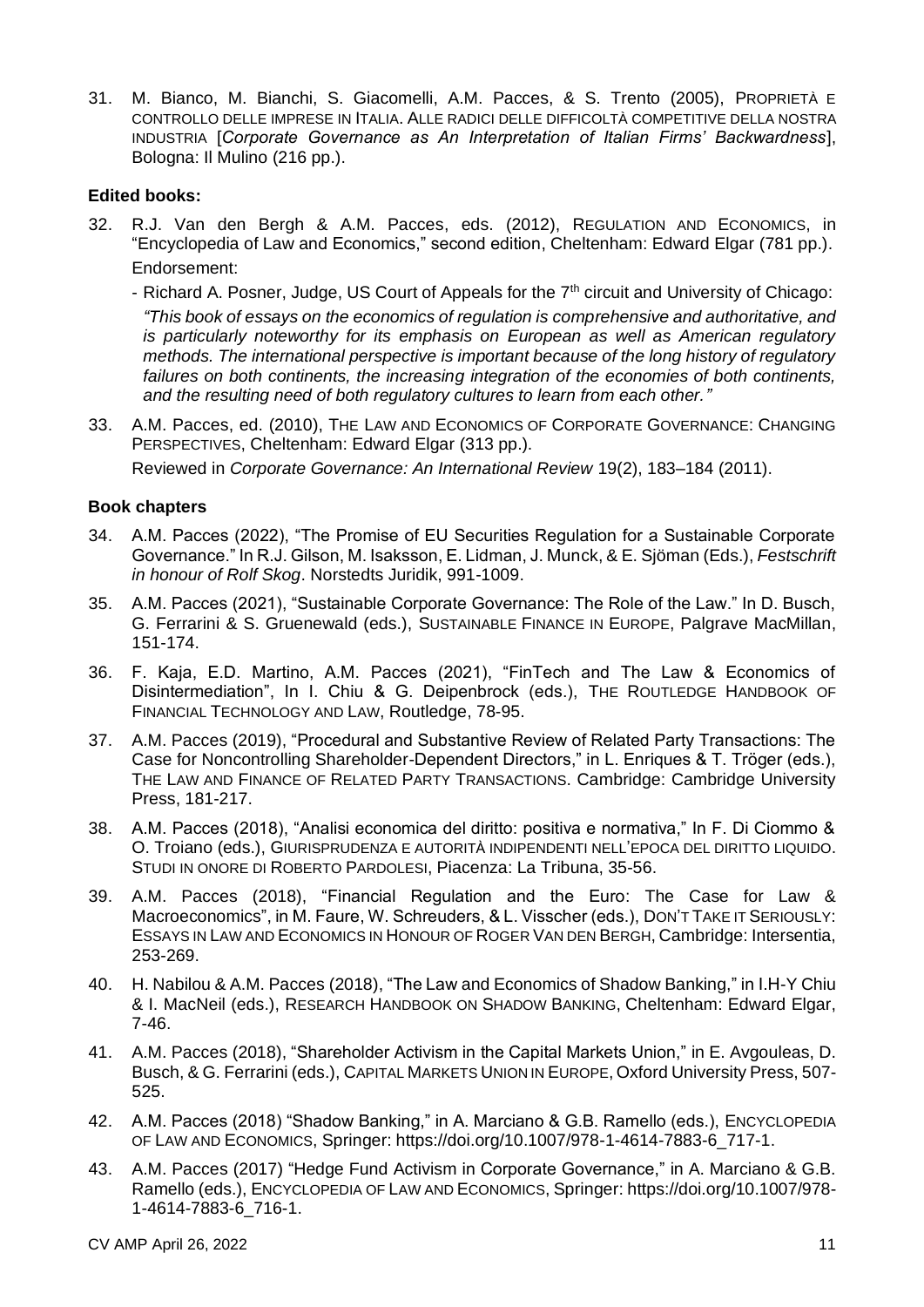- 44. A.M. Pacces (2016), "A law and economics perspective on normative analysis", in S. Taekema, B. van Klink & W. de Been (eds.), FACTS AND NORMS IN LAW, Cheltenham: Edward Elgar, 171- 197.
- 45. A.M. Pacces & R.J. Van den Bergh (2012), "An Introduction to the Law and Economics of Regulation," in R.J. Van den Bergh & A.M. Pacces (eds.), REGULATION AND ECONOMICS, Encyclopedia of Law and Economics, 2nd edition, Cheltenham: Edward Elgar, 1-22.
- 46. D. Heremans & A.M. Pacces (2012), "Regulation of Banking and Financial Markets", in R.J. Van den Bergh & A.M. Pacces (eds.), REGULATION AND ECONOMICS, Encyclopedia of Law and Economics, 2nd edition, Cheltenham: Edward Elgar, 558-606.
- 47. A.M. Pacces (2011), "How does Corporate Law Matter? 'Law and Finance' and beyond" in M. Faure and J. Smits (eds.), DOES LAW MATTER? ON LAW AND ECONOMIC GROWTH, Cambridge (UK): Intersentia, 297-329.
- 48. A.M. Pacces & L. Visscher (2011), "Law and Economics Methodology", in B. van Klink & S. Taekema (eds.), LAW AND METHOD. INTERDISCIPLINARY RESEARCH INTO LAW, Tübingen: Mohr Siebeck, 85-107.
- 49. A.M. Pacces (2010), "Imposed Protections in Banking Regulation: Lessons from the Financial Crisis" in F.G.M. Smeele & M.A. Verbrugh (eds.), OPGELEGDE BESCHERMING IN HET BEDRIJFSRECHT, Den Haag: Boom Juridische Uitgevers, 209-235.
- 50. A.M. Pacces (2010), "An Introduction: Changing perspectives on corporate law and economics," in A.M. Pacces (ed.), THE LAW AND ECONOMICS OF CORPORATE GOVERNANCE: CHANGING PERSPECTIVES, Cheltenham: Edward Elgar, 1-22.
- 51. A.M. Pacces (2010), "Corporate governance and Coase's legacy: a reply to Henry Manne," in A.M. Pacces (ed.), THE LAW AND ECONOMICS OF CORPORATE GOVERNANCE: CHANGING PERSPECTIVES, Cheltenham: Edward Elgar, 202-212.
- 52. A.M. Pacces (2010), "Investor Protection is Not All that Matters in Corporate Law and Economics," in L. Padmavathi (ed.), INVESTOR PROTECTION: TRANSNATIONAL PERSPECTIVES, Hyderabad: The Icfai University Press, 120-146.
- 53. A.M. Pacces (2007), "Artt. 2506 2506quater (La scissione di società)" [*The Legal Discipline of Corporate Divisions in Italy*], in G. Bonfante, B. Corapi, G. Marziale, R. Rordorf, V. Salafia (eds.), CODICE COMMENTATO DELLE SOCIETÀ, Second Edition, Milano: Ipsoa, 2007, 1543-1582.
- 54. A.M. Pacces (2006), "Il ruolo economico della responsabilità giuridica" [*The Role of Tort and Criminal Liability in A Market Economy*], in P. Ciocca & I. Musu (eds.), ECONOMIA PER IL DIRITTO, Torino: Bollati Boringhieri, 159-180.
- 55. A.M. Pacces (2004), "Artt. 2506 2506quater (La scissione di società)" [*The New Legal Discipline of Corporate Divisions in Italy*], in G. Bonfante, B. Corapi, G. Marziale, R. Rordorf, V. Salafia (eds.), CODICE COMMENTATO DELLE NUOVE SOCIETÀ, First Edition, Milano: Ipsoa, 1341-1379.

### **Other publications:**

- 56. A.M. Pacces (2022) (guest editor), "Corporate Sustainability Due Diligence", **ECGI blog no. 6**, April 2022, Special Edition.
- 57. A.M. Pacces (2017), "Law and Economics of Hedge Fund Activism", *Ethical Boardroom*, Summer 2017, 108-110.
- 58. A.M. Pacces (2013), THE FUTURE IN LAW AND FINANCE, Erasmus Law Lectures No. 32, Den Haag: Eleven International Publishing (44 pp.).
- 59. A.M. Pacces (2012), "Corporate Control and Incentives in a Dynamic Perspective", in CORPORATE GOVERNANCE, VALUE CREATION, AND GROWTH: THE BRIDGE BETWEEN FINANCE AND ENTERPRISE, Paris: OECD Publishing, 49-56.
- 60. A.M. Pacces (2003), "La disciplina europea dei servizi finanziari al dettaglio: prospettive di armonizzazione e di concorrenza tra ordinamenti nella tutela del consumatore" [*The Legal*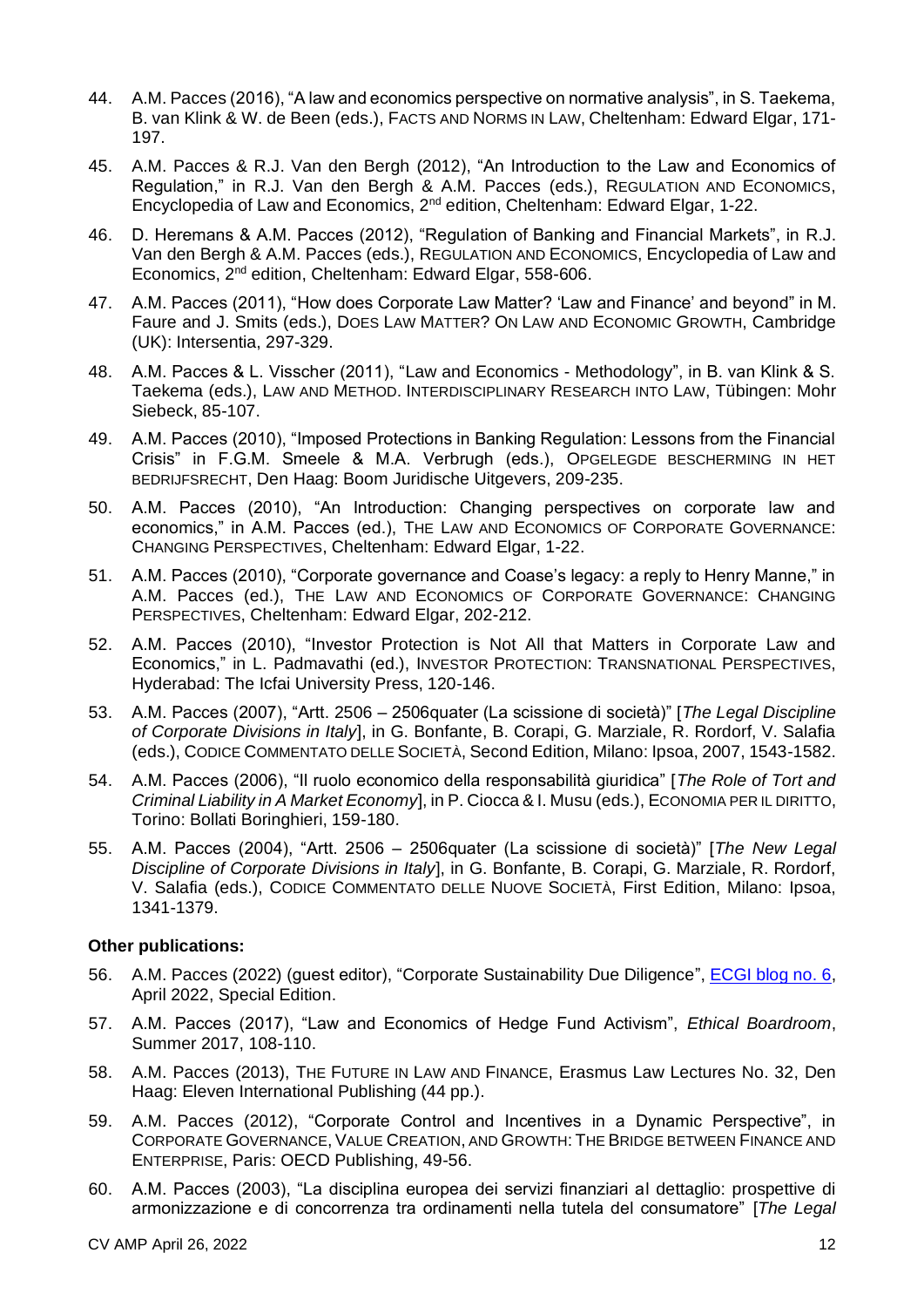*Discipline of Retail Financial Services in Europe: Harmonization vs. Regulatory Competition in Financial Consumer Protection*], in TOWARDS A EUROPEAN BANKING AND FINANCIAL SYSTEM?, Quaderni di Ricerche n.° 47, Roma: Ente L. Einaudi (109 pp.).

### **WORKING PAPERS**

- D. Grossi, A.M. Pacces, A. Titton, & X. Wang, "Collective decision-making in corporations. An NLP analysis of institutional investor's stance towards environmental sustainability" Working Paper (July 2021).
- M. Fabbri, J. Klick & A.M. Pacces, "Takeover Law in The Netherlands: An Empirical Assessment." Working Paper (April 2019).
- A.M. Pacces, "Smart Regulation and EU Financial Law: A Law and Economics Perspective." Working Paper (August 2013).
- A.M. Pacces, "Control Matters: Law and Economics of Private Benefits of Control." Under revision. ECGI-Law Working Paper No. 131/2009 (August 2009). Available at SSRN: http://ssrn.com/abstract=1448164.

## **BLOG POSTS / INTERVIEWS**

- A.M. Pacces (2022), ['Supply Chain Liability in the Corporate Sustainability Due Diligence](https://www.law.ox.ac.uk/business-law-blog/blog/2022/04/supply-chain-liability-corporate-sustainability-due-diligence)  [Directive Proposal'](https://www.law.ox.ac.uk/business-law-blog/blog/2022/04/supply-chain-liability-corporate-sustainability-due-diligence), *Oxford Business Law Blog*, 20 April 2022 (Top-10 blog post during April 2022)
- A.M. Pacces (2021), Interview on 'Alternative Data and Insider Trading', VPRO gids, *[De](https://www.vprogids.nl/2021/37/inhoud/artikelen/p18-De-voorkennis-van-nu-.html)  [voorkennis van nu](https://www.vprogids.nl/2021/37/inhoud/artikelen/p18-De-voorkennis-van-nu-.html)* (broadcasted on 12 September 2021 on NPO2).
- A.M. Pacces (2021), ['Sustainable Corporate Governance: The Role of the Law'](https://www.law.ox.ac.uk/business-law-blog/blog/2021/02/sustainable-corporate-governance-role-law)*, Oxford Business Law Blog*, 26 February 2021 (Most-read blog post during March 2021)
- F. Kaja, E.D. Martino, A.M. Pacces (2020), ['Disintermediating Finance: Fintech and Its](https://sites.law.duke.edu/thefinregblog/2021/01/08/disintermediating-finance-fintech-and-its-limitations/)  [Limitations'](https://sites.law.duke.edu/thefinregblog/2021/01/08/disintermediating-finance-fintech-and-its-limitations/), *The FinReg Blog, Duke University School of Law*, 9 January 2021.
- F. Kaja, E.D. Martino, A.M. Pacces (2020), ['Debunking Fintech Inside and Outside the](https://clsbluesky.law.columbia.edu/2020/11/27/debunking-fintech-inside-and-outside-the-blockchain/)  [Blockchain'](https://clsbluesky.law.columbia.edu/2020/11/27/debunking-fintech-inside-and-outside-the-blockchain/), *Columbia Law School Blue Sky Blog*, 27 November 2020.
- A.M. Pacces & M. Weimer (2020), ['We need a European exit strategy for Covid-19 before it's too](https://blogs.lse.ac.uk/europpblog/2020/04/22/we-need-a-european-exit-strategy-for-covid-19-before-its-too-late)  [late'](https://blogs.lse.ac.uk/europpblog/2020/04/22/we-need-a-european-exit-strategy-for-covid-19-before-its-too-late), *LSE Europp Blog*, 22 April 2020.
- A.M. Pacces (2019), ['Optimal Review of Related Party Transactions: The Case for NCS](https://www.law.ox.ac.uk/business-law-blog/blog/2019/04/optimal-review-related-party-transactions-case-ncs-dependent)[dependent Directors'](https://www.law.ox.ac.uk/business-law-blog/blog/2019/04/optimal-review-related-party-transactions-case-ncs-dependent), *Oxford Business Law Blog*, 05 April 2019.
- C.H. Hill & A.M. Pacces (2019), ['The Neglected Role of Justification under Uncertainty in](https://www.law.ox.ac.uk/business-law-blog/blog/2019/03/neglected-role-justification-under-uncertainty-corporate-governance)  [Corporate Governance and Finance'](https://www.law.ox.ac.uk/business-law-blog/blog/2019/03/neglected-role-justification-under-uncertainty-corporate-governance), *Oxford Business Law Blog*, 22 March 2019.
- C.H. Hill & A.M. Pacces (2019), ['The Neglected Role of Justification Under](http://clsbluesky.law.columbia.edu/2019/03/12/the-neglected-role-of-justification-under-conditions-of-uncertainty/) Conditions of [Uncertainty'](http://clsbluesky.law.columbia.edu/2019/03/12/the-neglected-role-of-justification-under-conditions-of-uncertainty/), *Columbia Law School Blue Sky Blog*, 12 March 2019.
- A.M. Pacces (2018), 'Alessio Pacces [professor of Law & Finance'](https://www.uva.nl/en/shared-content/faculteiten/en/faculteit-der-rechtsgeleerdheid/news/2018/10/alessio-pacces-professor-of-law--finance.html), Interview at the University of Amsterdam, 9 October 2018.
- A.M. Pacces (2017), ['Hedge Fund Activism and the Revision of the Shareholder Rights Directive'](https://corpgov.law.harvard.edu/2017/07/19/hedge-fund-activism-and-the-revision-of-the-shareholder-rights-directive/), *Harvard Law School Forum on Corporate Governance*, 19 July 2017.
- H. Nabilou & A.M. Pacces (2017), ['The Law and Economics of Shadow Banking'](http://clsbluesky.law.columbia.edu/2017/03/31/the-law-and-economics-of-shadow-banking/), *Columbia Law School Blue Sky Blog*, 31 March 2017.
- H. Nabilou & A.M. Pacces (2017), ['The Law and Economics of Shadow Banking'](https://www.law.ox.ac.uk/business-law-blog/blog/2017/03/law-and-economics-shadow-banking), *Oxford Business Law Blog*, 16 March 2017.
- A.M. Pacces (2017), ['Hedge Fund Activism as a Conflict of Entrepreneurship'](http://clsbluesky.law.columbia.edu/2017/02/22/hedge-fund-activism-as-a-conflict-of-entrepreneurship/), *Columbia Law School Blue Sky Blog*, 22 February 2017.